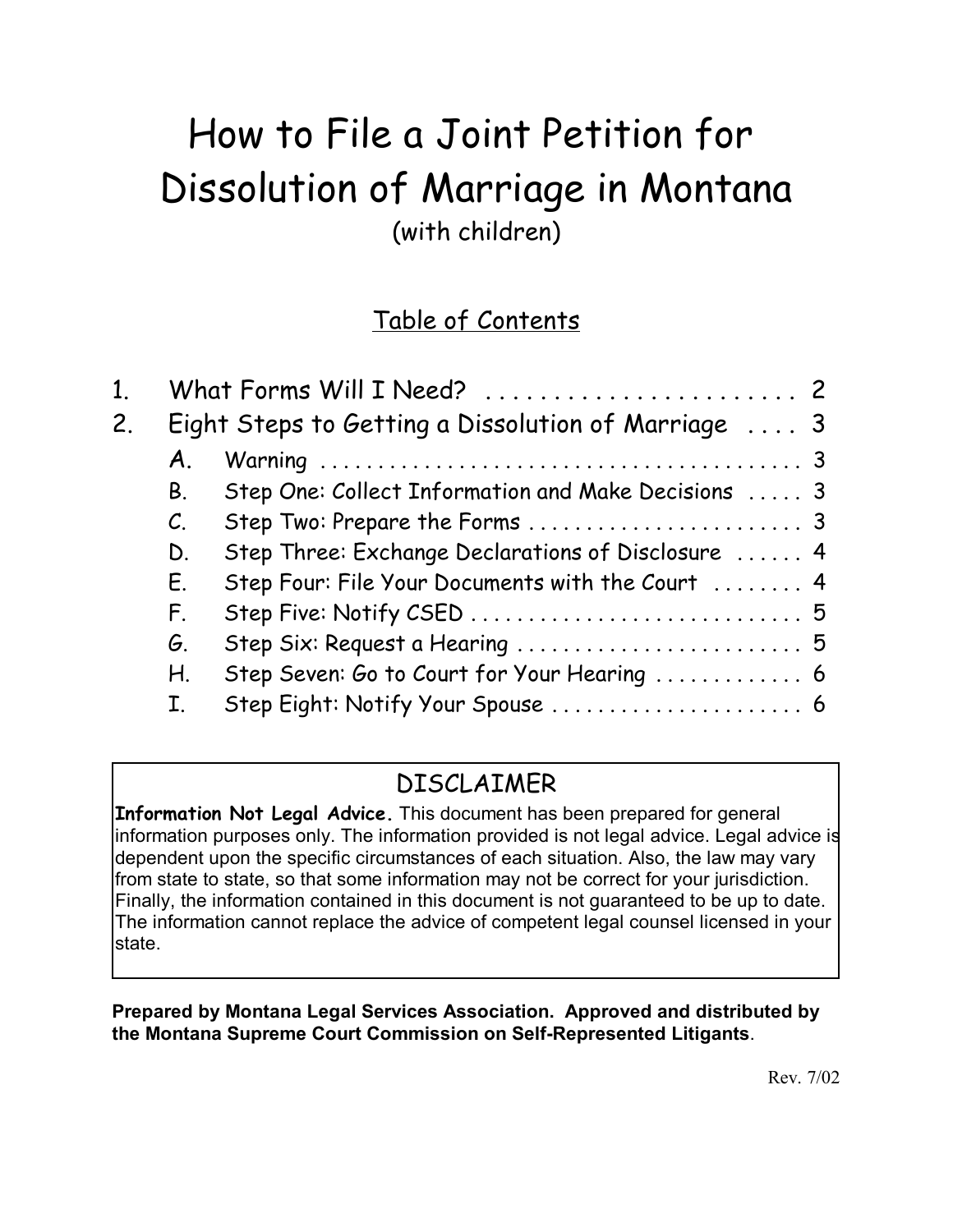# What Forms Will I Need?

#### **Initial Documents:**

- 1. Joint Petition for Dissolution
- 2. Proposed Parenting Plan
- 3. Final Declaration of Disclosure of Assets, Debts, Income, and Expenses

#### *You may also need the following documents (See page 10 of "Introduction to Family Law in Montanaî):*

- 4. Notice of Filing Child Support Guidelines Financial Affidavit
- 5. Notice and Acknowledgment to Child Support Enforcement Division

#### **Final Documents:**

- 6. Request for Hearing and Order
- 7. Consent to Entry of Decree
- 8. Findings of Fact, Conclusions of Law, and Final Decree of Dissolution
- 9. Final Parenting Plan
- 10. Notice of Entry of Final Decree
- 11. Vital Statistics Form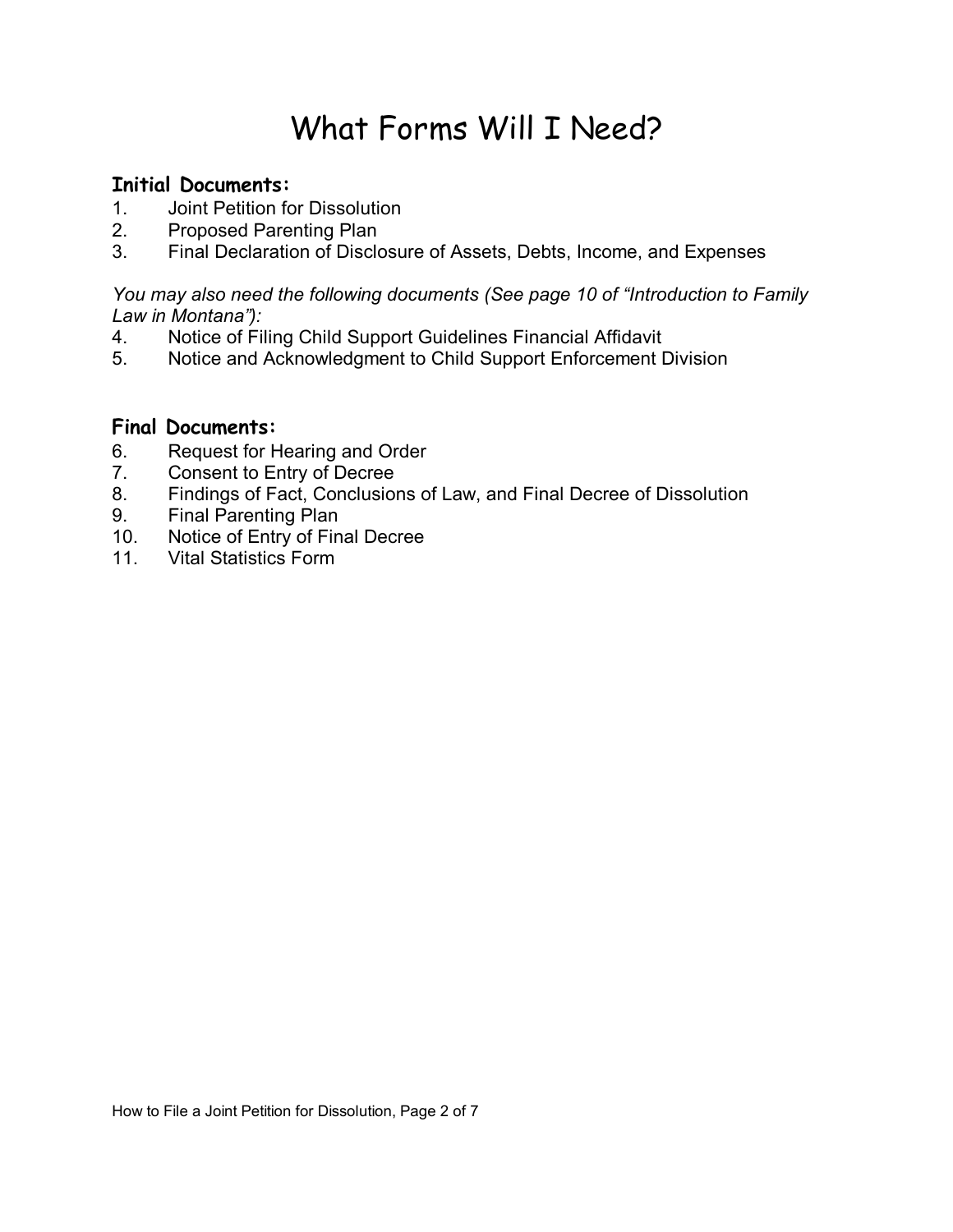# Eight Steps to Getting a Dissolution of Marriage

#### Warning:

These instructions will walk you through the steps you will need to follow in order to file your dissolution. This can be a confusing and complicated process. If you have questions about the instructions or any of the forms, you should talk to an attorney.

The steps for filing for a dissolution may be slightly different in your judicial district. Always check with the Clerk of District Court in your district to make sure that you are following the right procedures.

#### Step One: Collect Information and Make Decisions

- [ ] Before completing the dissolution forms, you will need to make decisions regarding the children, the marital property, and the marital debts. Be sure to read "Introduction to Family Law in Montana" before you begin filling out the forms. It will highlight the major decisions you will have to make.
- [ ] You should begin by making a list of all marital property and debts and deciding who should get what property and who should have to pay what debts. If you are not sure how much you owe on current debts, or if you are worried that your spouse has incurred debts without your knowledge, you may want to get a credit report.
- [1] If you already have a Child Support Order from the Child Support Enforcement Division, get a copy of the Order to include with your Petition. If you do not already have an Order, you will need to complete the Montana Child Support Guidelines Financial Affidavit.

#### Step Two: Prepare the Forms

[ ] Included in this packet are all of the forms you will need to file for a dissolution of marriage. Fill out each form neatly and completely. In order to file a joint petition both you and your spouse will have to agree to and sign the Joint Petition for Dissolution and the Proposed Parenting Plan. Be aware that some judicial districts may require you to type the forms. For a list of the forms you will need, read "What Forms Will I Need?" also in this packet. If you have questions about the forms, talk to an attorney.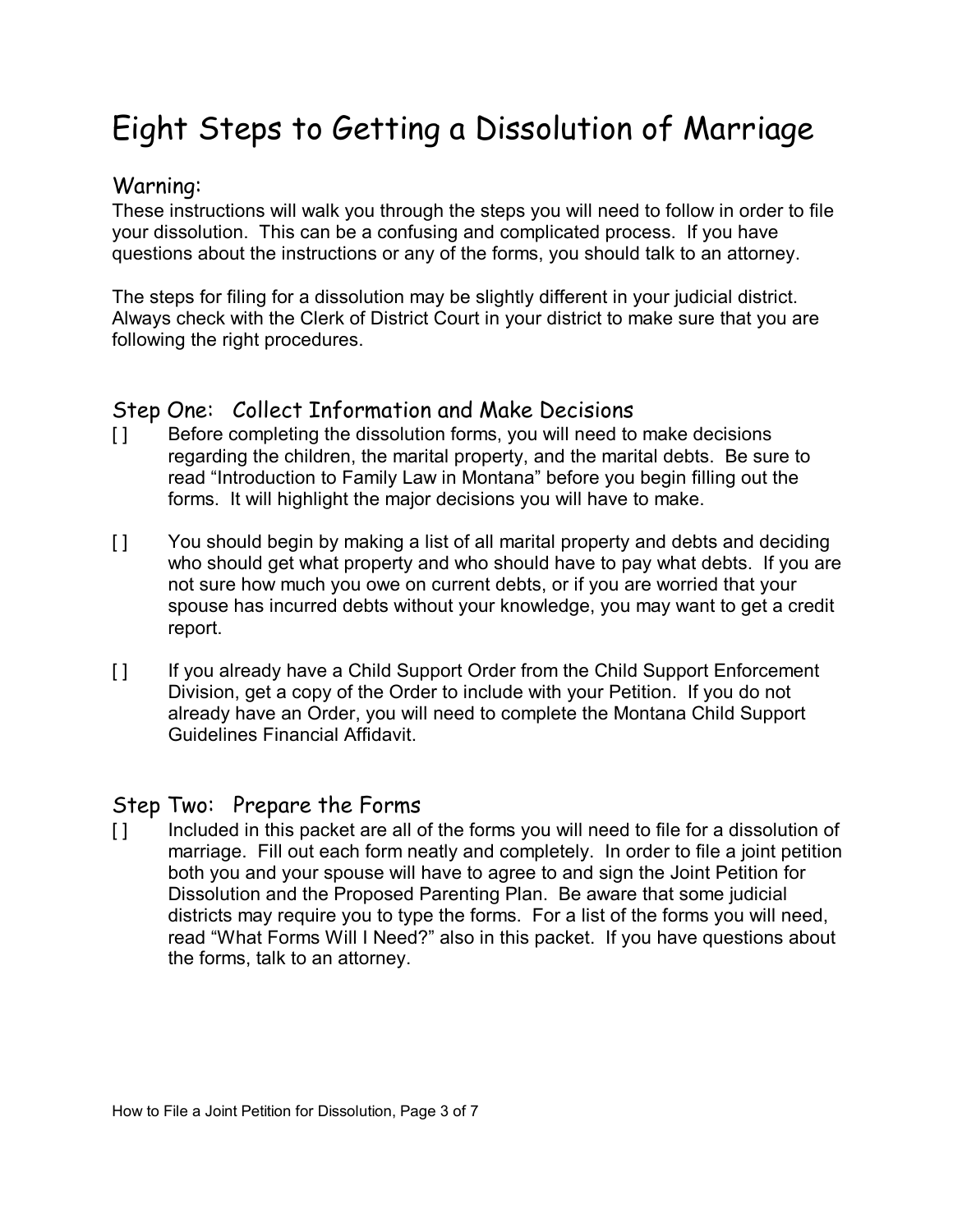## Step Three: Exchange Final Declarations of Disclosure of Assets,

## Debts, Income, and Expense

[ ] You and your spouse should each complete and exchange Final Declarations of Disclosure of Assets, Debts, Income, and Expenses. In the Joint Petition for Dissolution you are required to state that you have exchanged these documents.

### Step Four: File Your Documents with the Court

- [ ] After you have completed all of the forms, make copies of the following documents:
	- 1. Joint Petition for Dissolution (three copies)
	- 2. Proposed Parenting Plan (three copies)
- [ ] Also make copies of the following documents, if they are necessary for your case (See "Introduction to Family Law in Montana," page 10):
	- 1. Notice of Filing Child Support Guidelines Financial Affidavit (with attached Affidavit) (two copies)
	- 2. Notice and Acknowledgment to Child Support Enforcement Division (three copies)

Both you and your spouse should always keep a copy of everything that you file with the Clerk of District Court. The original documents get filed with the Clerk. Every time you file a document with the Clerk, bring two copies of the document with you and ask the Clerk to stamp them, showing that the document has been filed. Both you and your spouse should keep an organized file of all your court papers and letters concerning your case.

- [ ] Go to the Clerk of District Court in the County Courthouse where you are filing for your dissolution. Generally, you will file in the county where you are living. You will have to pay a filing fee in order to file your papers with the Court. If you cannot afford to pay the filing fee, you may be eligible to have prepayment of the fee waived. If you think you may be eligible for such a waiver, ask the Clerk of District Court for an "Affidavit of Inability to Pay Filing Fees."
- [ ] After you have paid the filing fee (or the Judge has decided to waive the filing fee), file the following documents with the Clerk of District Court. Remember to have the Clerk date and stamp two copies of each document for both you and your spouse's records.
	- 1. Joint Petition for Dissolution
	- 2. Proposed Parenting Plan
	- 3. Notice of Filing Child Support Guidelines Financial Affidavit (if necessary)
	- 4. Notice and Acknowledgment to Child Support Enforcement Division (if necessary)

How to File a Joint Petition for Dissolution, Page 4 of 7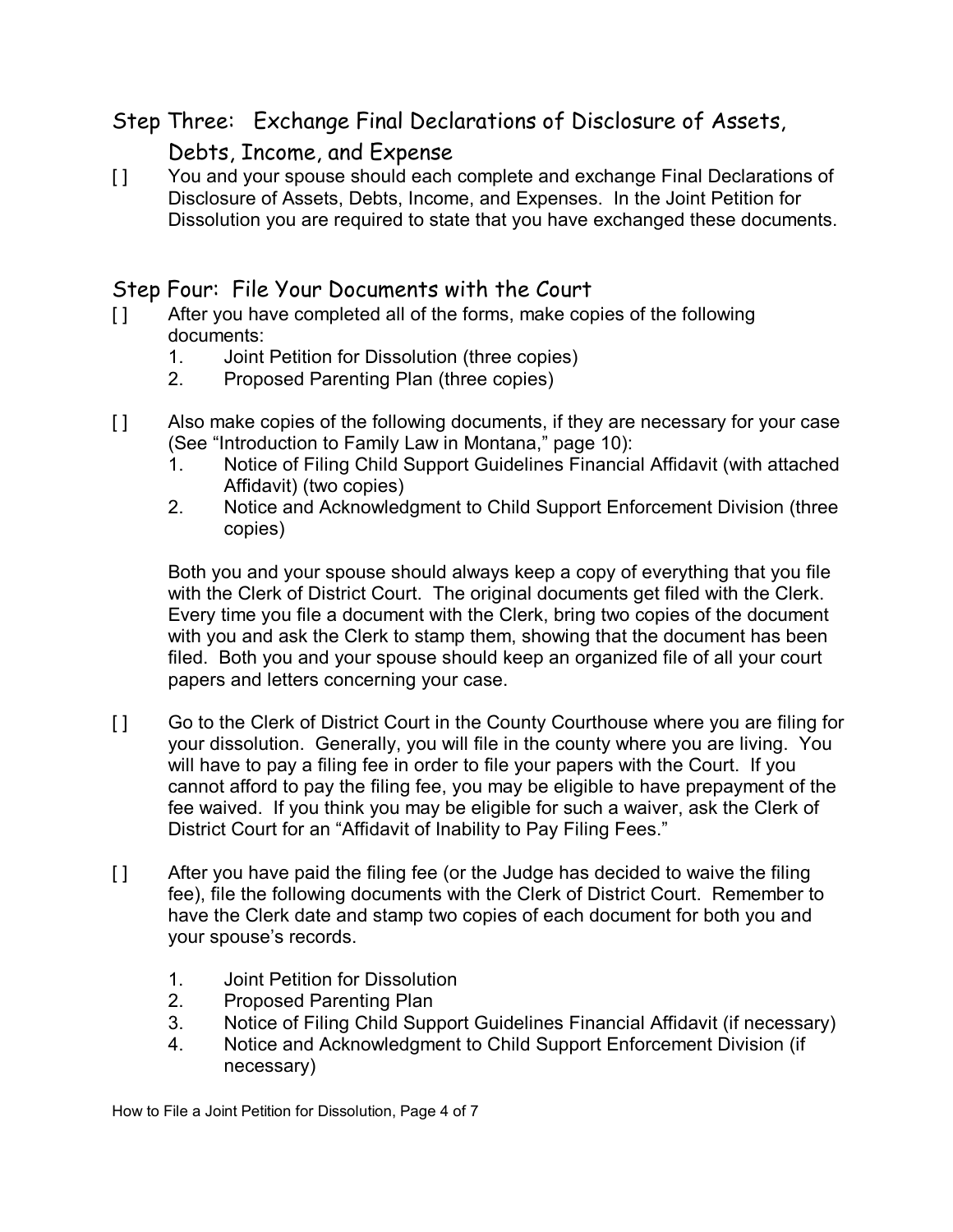[ ] The Clerk will put a cause number on all of the documents you filed. This cause number is how the court will identify your case. Put this cause number on all of your forms from now on.

## Step Five: Notify CSED (if necessary)

- [1] If you receive public assistance under Temporary Assistance to Needy Families (TANF) or if you are already receiving services from the Child Support Enforcement Division, you must notify CSED and the Attorney General of the dissolution by sending them the following:
	- 1. Notice and Acknowledgment to Child Support Enforcement Division
	- 2. Joint Petition for Dissolution
	- 3. Proposed Parenting Plan
	- 4. Self-addressed stamped envelope
- [ ] Both CSED and the Attorney General need to send an "Acknowledgment of Service" back to you before your dissolution can be entered by the court. When you receive the Acknowledgment back from both offices, make one copy of each, and file the originals with the Clerk of District Court. CSED may decline to be a party to your dissolution by signing the "Declination" on the Acknowledgment of Service they send back to you. If they do not decline, CSED will need to be served with all subsequent documents you file with the court.

#### Step Six: Request a Hearing

- [ ] Complete and make two copies of the following documents:
	- 1. Findings of Facts, Conclusions of Law, and Final Decree of Dissolution
		- 2. Final Parenting Plan
		- 3. Consent to Entry of Decree (if necessary)
		- 4. Request for Hearing and Order
		- 5. Vital Statistics Form
- [ ] File the Request for Hearing and Order with the Clerk of Court. If only one of the Petitioners (you or your spouse) is going to testify at the final hearing, you should also file a Consent to Entry of Decree. If both of you are planning on being at the final hearing you will not need to file this document. As always, check with the Clerk of District Court to make sure that you are following all of the necessary rules in your district. Get a filed stamped copy of each document for your files. The Clerk will schedule a final hearing for your dissolution.
- [ ] Also leave with the Clerk your original Findings of Fact, Conclusions of Law, and Final Decree of Dissolution and your original Final Parenting Plan. The Clerk will give these documents to the Judge to review before your final hearing. In some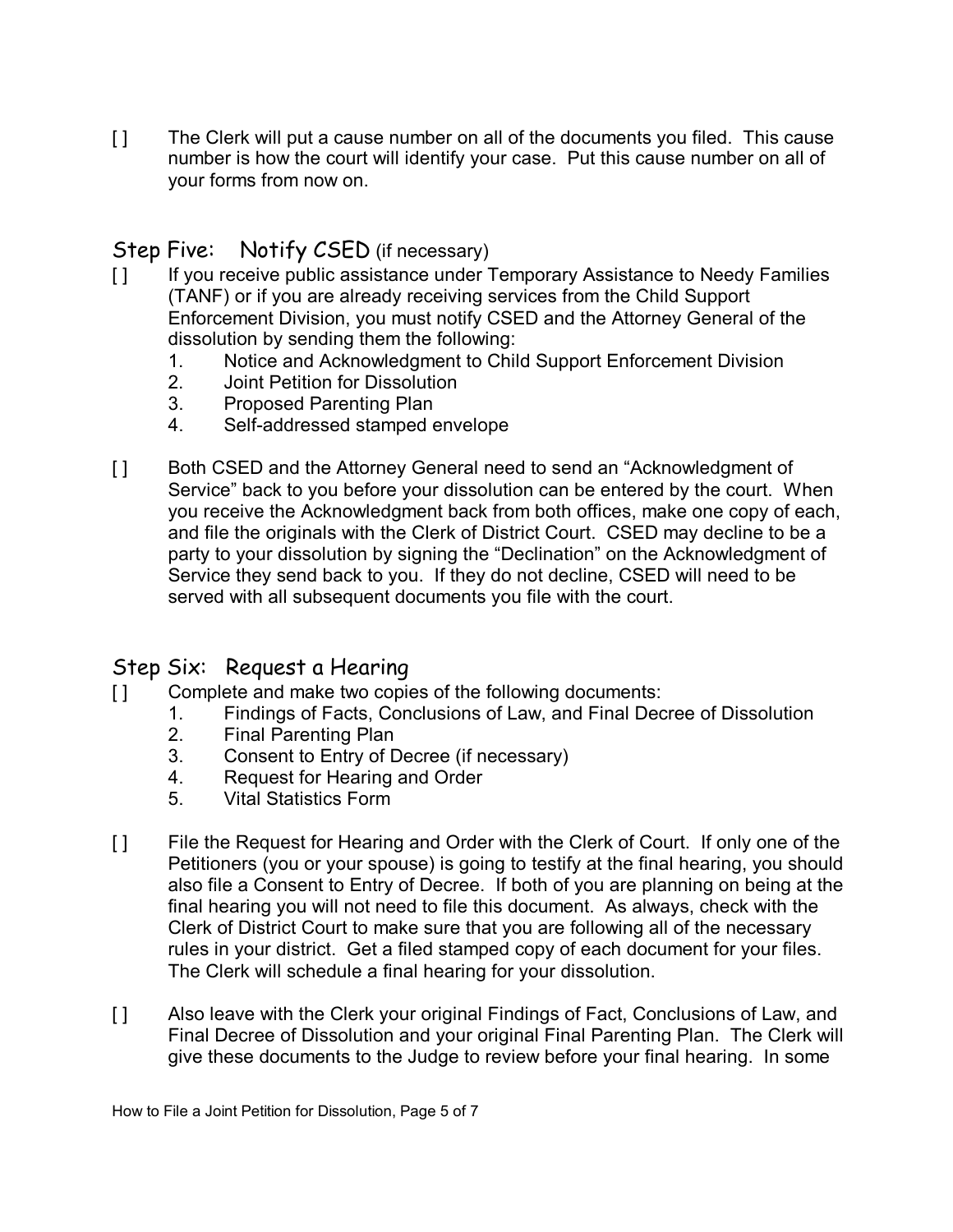districts, the Clerk may ask you to keep these documents and bring them with you to the final hearing.

## Step Seven: Go to Court for Your Hearing

- [1] Be at the courthouse at least 15 minutes before your scheduled hearing time. Dress as you would for an important meeting or job interview. Ask the Clerk of District Court which courtroom your Judge is in. Go to the appropriate courtroom and wait for the Judge to call your name and cause number. Be calm and polite and address the Judge as "Your Honor."
- [ ] Bring your two copies of the following documents with you to the hearing:
	- 1. Findings of Fact, Conclusions of Law, and Final Decree of Dissolution
		- 2. Final Parenting Plan
- [ ] The Judge will ask you to be sworn in and to take the witness stand. The Judge will ask you a few questions regarding your Petition and Proposed Decree. The questions should center around the following topics:
	- 1. Whether you have been a resident of Montana for the past 90 days
	- 2. The parenting arrangements described in your papers
	- 3. Whether your spouse is capable of contributing to the support of the children, and if the child support amount is fair and reasonable
	- 4. Whether your marriage is irretrievably broken
	- 5. If the wife wants her former name to be restored
	- 6. If your proposal for dividing the assets and debts is fair and equitable

The Judge should then sign your Decree and Parenting Plan and excuse you.

[ ] *Immediately after the hearing*, bring the signed Decree and Parenting Plan to the Clerk of District Court. Ask the Clerk to put the appropriate stamps on your two copies of the documents to show that they have been filed and signed by the Judge. At the same time, file your Vital Statistics Form.

### Step Eight: Notify Your Spouse

- [ ] Make two copies of the Notice of Entry of Decree.
- [ ] Mail copies of the following documents to your spouse:
	- 1. Notice of Entry of Decree
	- 2. Findings of Fact, Conclusions of Law, and Final Decree of Dissolution
	- 3. Final Parenting Plan
- [ ] File the original Notice of Entry of Decree with the Clerk of District Court. The

How to File a Joint Petition for Dissolution, Page 6 of 7